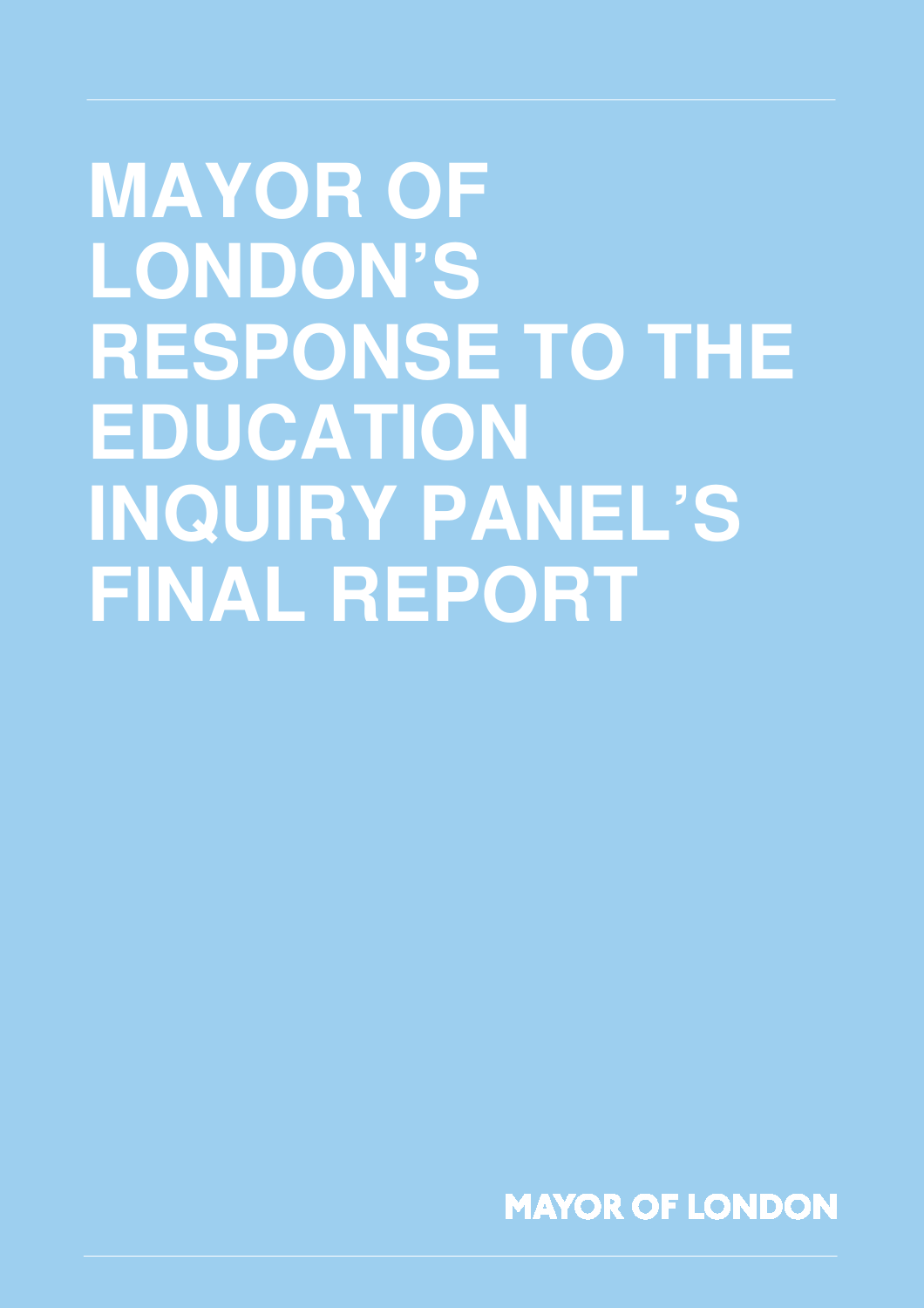Education is one of the most important elements in the future success of London. As Mayor, I recognise the importance of providing a good school place for every child and ensuring they have the skills, knowledge and creativity to succeed in life. We must make our state schools amongst the best in the world if our young people are to grasp new economic opportunities in London and compete with the talent our city attracts from around the globe.

A strong education system is vital to delivering jobs and growth for London, which is the main priority of my second term. However, the best way to achieve this is a firm commitment to education for its own sake. I believe that all London children deserve a rigorous and academic grounding, which will equip them for whatever path they take; whether it is continued academic study or vocational training and employment.

In November 2011, I initiated this independent Education Inquiry to examine the key challenges facing London schools. I strongly support the Government's agenda to reform the system and wanted to see what more we could do in the capital to raise the level of ambition.

I very much welcome this final report and am pleased it contains such a stimulating and innovative set of recommendations. I wish to extend my sincere thanks to the Inquiry's Chair, Dr Tony Sewell, and the Panel Members for all their efforts.

I hope that London's teachers, headteachers, school governors, boroughs, and parents will be encouraged by the Panel's overriding message of aspiration and excellence for young Londoners.

The report acknowledges that London schools already perform better than the national average. However, it also makes clear that too many children still leave formal education without the basic skills in life to get a good job or go into further and higher education or training. I am clear that by 2020 we must aim to eradicate illiteracy and drive up standards in maths, science and languages in London's schools if we are to maintain our position as a major world city.

We also need to be more ambitious for those who are in the middle and at the top. That means encouraging them to study modern language and STEM (Science, Technology, Engineering and Maths) subjects, as well as ensuring that they apply for the best universities and apprenticeships. In order to achieve this, our schools need to embrace fresh ideas and the educational wisdom of our most successful school leaders.

Finally, the report examines the growing crisis in school places and the negative consequences this will have for families across the city. London desperately needs more good quality provision. I want to encourage a new generation of free schools in our capital, to help address the shortage of school places and give parents more genuine choice.

I therefore welcome the challenges set out for my Mayoralty and accept all the Panel's recommendations.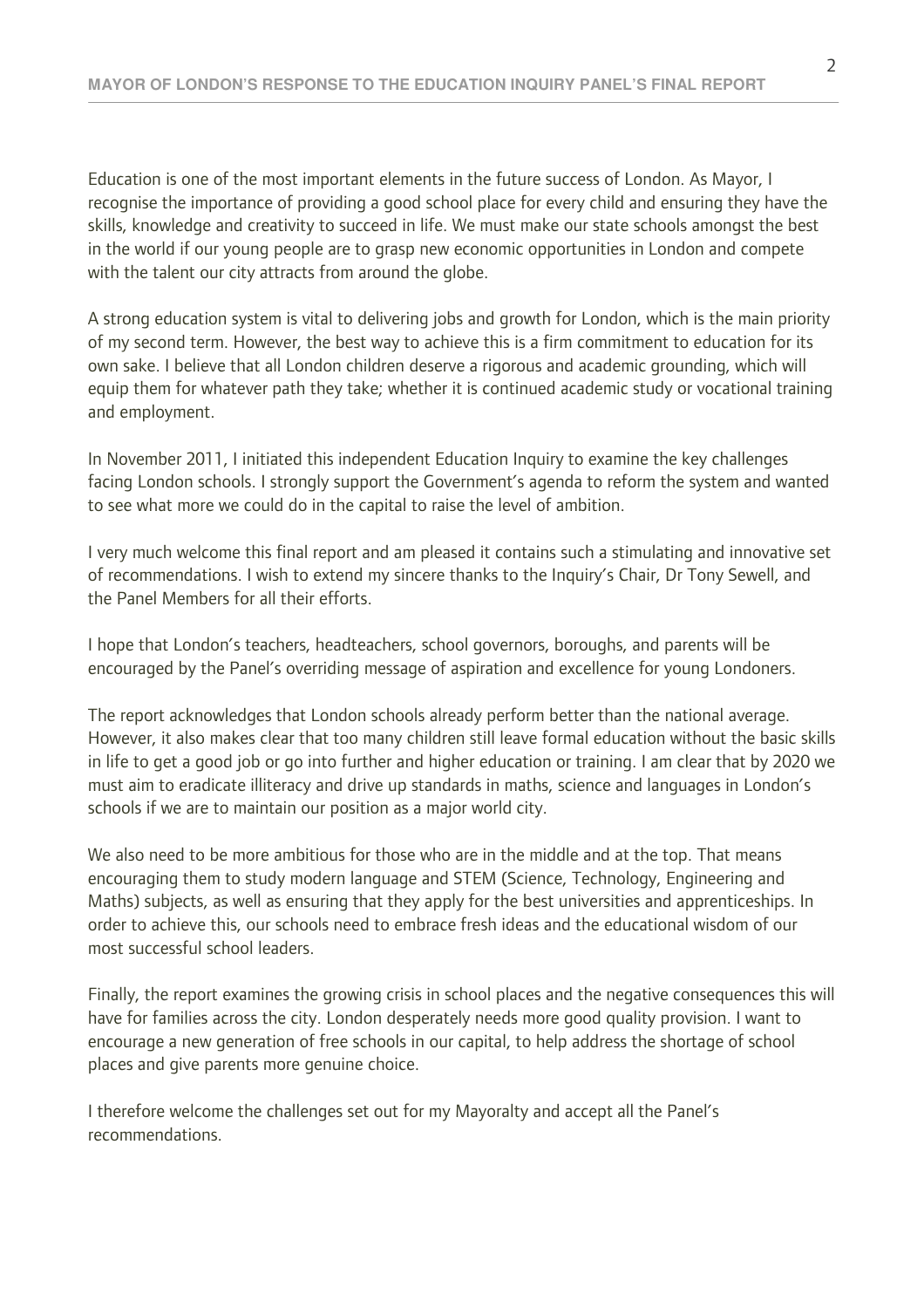I have set out below a record of the existing programmes and activities the GLA supports for young people in the capital, including investment of  $E14$ m on existing initiatives for children and young people.

In addition, I have set out new commitments below, in response to specific recommendations from the report.

The final report of my independent Education Inquiry recognises the ongoing importance of the boroughs and local school improvement networks, as well as the role of new academy chains, teaching schools and other initiatives in driving further improvement and ambition in the London school system. I welcome the recent acknowledgement by London Borough Leaders<sup>1</sup> that a new approach is needed and look forward to working with key partners, including schools, the boroughs, London Councils and the Government to develop more detailed implementation plans over the next few months.

Once again, I would like to record my thanks to Dr Tony Sewell, the Panel and the many individuals and organisations that have contributed to this important report.

#### **RESPONSE TO RECOMMENDATIONS**

Recommendation 1: In order to encourage all London schools to aspire to excellence and seek out best practice, the Mayor should establish a 'Gold Club' of schools that are 'bucking the trend' of low aspiration and under-achievement. These would be selected and announced on an annual basis, with a report featuring the background data for Gold Club schools. The publication should coincide with a major 'London as a Leading Global City' conference where schools can celebrate their achievements and share their approaches.

Supporting schools to learn from each other is vital to a good education system. I will establish the Gold Club of schools, which will share valuable data about school performance and lessons for school improvement. This will launch in 2013.

I also commit to facilitating events, workshops and an annual education conference about London education, starting in 2013, that will bring together London's teaching profession to hear from experts around the world and ensure they are at the forefront of ideas.

Recommendation 2: The Mayor should establish a 'London Schools Excellence Fund'. This major fund would work alongside the Gold Club to help schools make substantial progress on the most pressing education priorities in the capital, namely literacy, numeracy and raising standards in science, technology, engineering and maths. The fund would also stimulate new partnerships and innovation.

<sup>&</sup>lt;sup>1</sup> London Councils' Leaders Committee of 16<sup>th</sup> October 2012, Item 3, London local government education policy.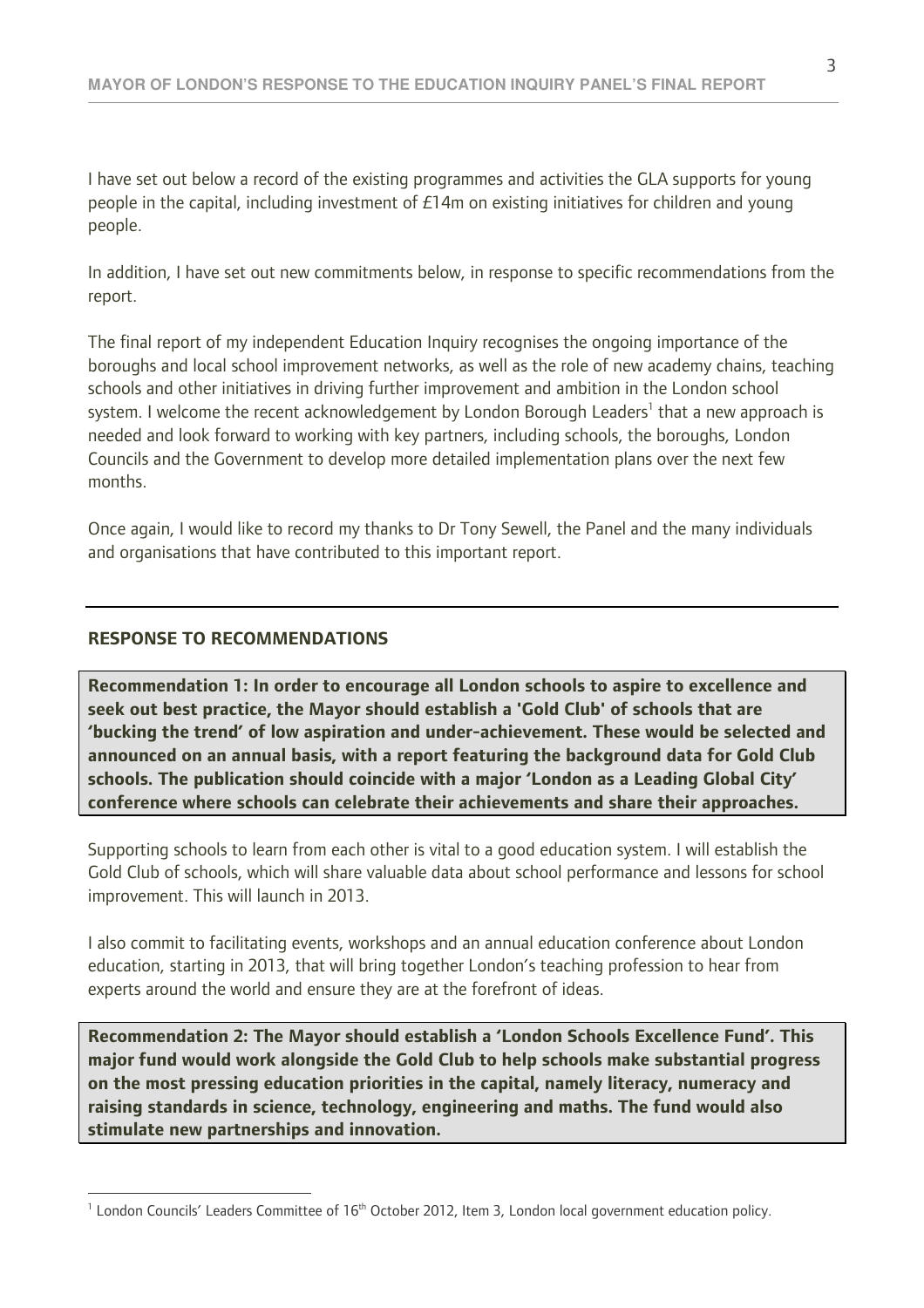I will create a London Schools Excellence Fund, to address these key strategic priorities. Full details of the fund will be announced in early 2013.

This fund will drive progress towards world-class education in London through funding evidencebased interventions which promote excellence in teaching and in school leadership. It will stimulate the sharing of good practice and tackle key areas of underperformance, including literacy and numeracy. More detail on the Fund will be provided in the New Year following further discussions with DfE officials and key school improvement partners in London over the next few months.

Recommendation 3: The Mayor should facilitate summer schools for primary school teachers across London to consolidate and deepen their subject knowledge in English and maths. There should also be specialist networks and events that bring together secondary school teachers from across schools and boroughs to share good practice and develop effective collaborative links.

I agree that we need to give specialist support and training to primary and secondary teachers, especially to drive up standards in literacy, numeracy and subject knowledge. I will explore how this can be facilitated through the London Schools Excellence Fund.

Recommendation 4: The Mayor should help improve outcomes for some of London's most troubled young people by working with local authorities and Pupil Referral Unit (PRU) Headteachers to deliver a leadership programme that focuses on improving student achievement and helps them succeed in education, employment or training.

London has more outstanding Pupil Referral Units than any other region, but I agree that more can be done to support excellent leadership in these institutions that work with the most challenging and vulnerable young people.

I am already working with the London PRU Network for headteachers, and in 2011 supported a pilot 'parent advocacy' project in five boroughs. I will explore how we can strengthen this network and facilitate more exchange/training through a specific strand in the London Schools Excellence Fund.

Recommendation 5: The Mayor should launch a 'London Curriculum', using the city itself to inspire every secondary school to strengthen its curriculum. This would be supported by a rich programme of events, interactive resources and partnerships that enthuse students, teachers and their communities.

I agree that there is a unique educational asset open to all schools – London itself. A London Curriculum aimed at lower-secondary school would certainly encourage greater knowledge and understanding of school subjects through the city's extraordinary heritage, people and places. I will explore with partners how this could be developed.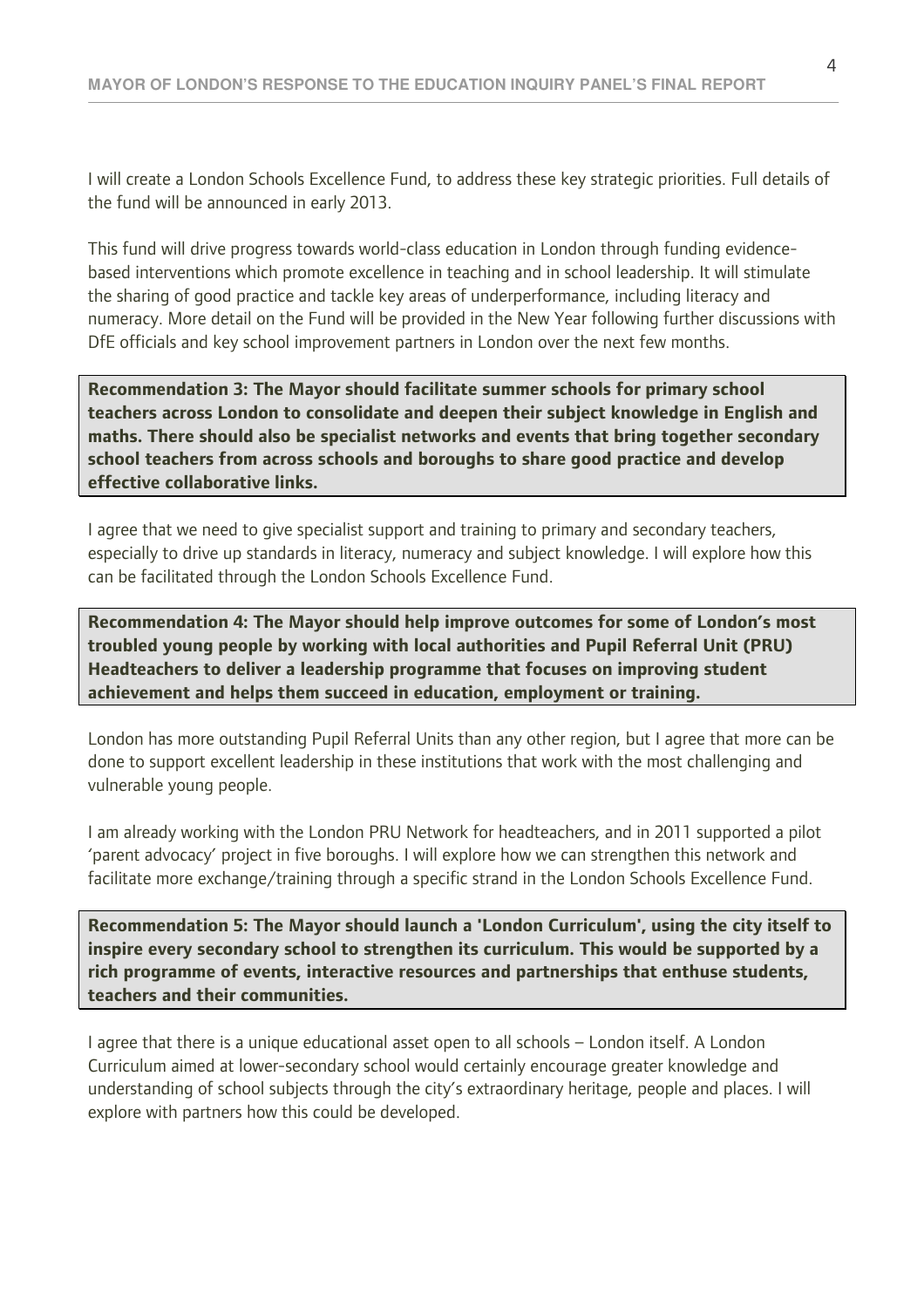Recommendation 6: The Mayor should bring together schools, further education (FE) and higher education (HE) institutions and employers to develop better links between the education and business sectors, ensuring that training given to young people helps meet London's current and future skills needs. This should include developing new ways to increase the supply of high-quality work placements and improve access into apprenticeships.

There are encouraging signs in the capital's unemployment figures, with lower youth unemployment for 16 - 24 young Londoners than nationally. However, it is also clear that there are underlying issues in how young people make choices about their education, access good quality work experience and careers advice, and choose their routes to vocational education or university.

I have launched a campaign to create 100,000 more apprenticeships in London by the end of this year, but I want to do what I can to help equip young Londoners with the education and skills to succeed in the world of work.

I am conscious that schools are commissioning their own careers support, and there is a growing market of providers to meet their needs. Therefore, I want to explore what, if any, value the GLA could bring to support improved careers education in London schools, broker links between employers and education, and share information about the labour market with education providers. I will explore with London Councils' Young People Education and Skills Board and the London Enterprise Panel how this could work and will consult further with schools, businesses and the boroughs.

Recommendation 7: The Mayor's office should play a practical role in helping schools improve links with business and HE, improving the information available on post-16 career pathwaysinallLondonschoolstoensureschoolleaversarebetterinformed,andpromoting a more aspirational culture.

I will explore how this can be done alongside recommendation 6.

Recommendation 8: The Mayor should ensure priority is given to children in care and care leavers in all London apprenticeship, mentoring, work experience and job opportunities, through the London Schools Excellence Fund and work with FE colleges, universities, business and other employers.

In my Mayoralty I have championed opportunities for children in care who face worse educational outcomesthananyothergroup.In2010Iestablishedapilot'nearpeermentoring'programmecalled Mayor's Scholars, which supported children in care in seven boroughs in their education. I organised innovative careers events for children in care called 'Wise Up' and encouraged more higher education institutions in London to sign up to Buttle UK's quality mark for care leavers.

I will continue to work with the boroughs and voluntary organisations in London to share learning from this programme. I will also look at how apprenticeships, work experience and other opportunities could be made more available and accessible to children in care.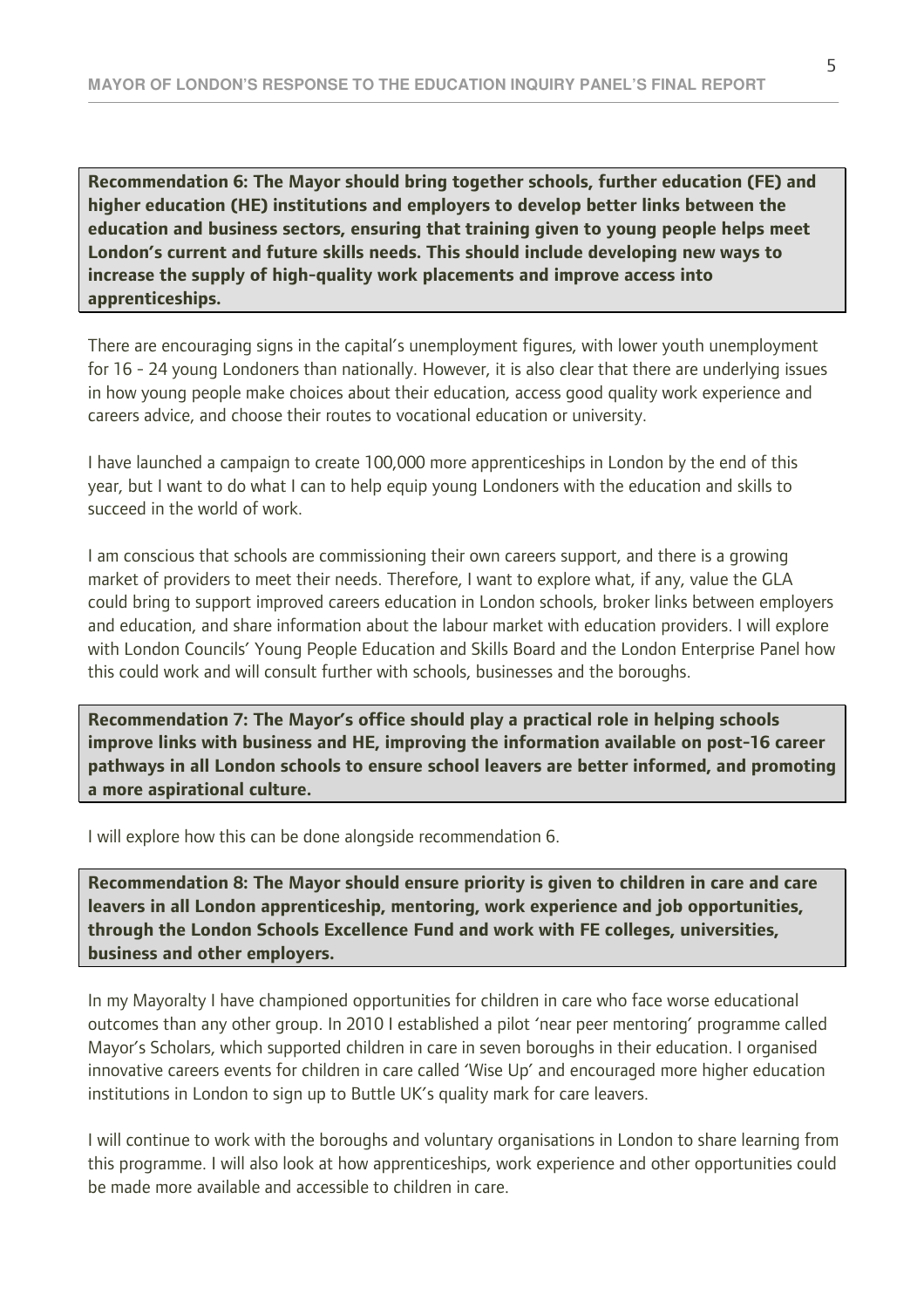Recommendation 9: The Mayor should champion greater collaboration between schools and leading, research-intensive universities like the Russell Group and 1994 Group, so more young people from disadvantaged backgrounds both aspire to study at the best universities and succeed in their applications.

I agree that London is a centre of excellent universities and we should do more to harness their value in schools. I will explore what additional help would be useful to schools in terms of creating links and providing information.

Recommendation 10: The Mayor and GLA should work with boroughs and the Department for Education (DfE) to develop pan-London collection and analysis of data necessary for planning the provision of school places.

The GLA currently runs a pan-London school roll projections service for boroughs. I will explore how we can expand this to cover all boroughs, and how we can work more effectively to develop a more strategic picture of school places in the capital. I will work closely with the boroughs and DfE on identifying areas of need.

Recommendation 11: The Mayor's office should work with boroughs, London Councils and the DfE to play a more strategic role in supporting free school developments in London, by identifying sites and targeting areas of local need.

London is facing a severe shortage of school places and I am grateful that the Government has doubled its funding for basic need, addressing the severe shortfall left by the previous Government. I will continue to make the case for London to the Treasury and do what I can to ensure we address this crisis properly.

I agree with the Panel that free schools can play an important role in helping to provide more good quality places where there is a shortage, but also in those places where there is no shortage yet parents feel the quality of provision is not good enough. Free schools can help drive up standards and stimulate new thinking. The new freedoms that schools have present an opportunity for our best school leaders to innovate and improve in an unprecedented way.

I want to see a new generation of free schools in the capital and am setting up a unit, in the GLA, called New Schools for London. This will work in partnership with the boroughs and DfE to help find sites for approved free school groups. As the strategic planning authority and regeneration and housing agency for London, with access to data about school places, the GLA is in a unique position to help free school groups. I have also committed to auditing the GLA group estate for 10 buildings or sites for purchase by the DfE for free school developments.

I will ask the Government for resources to support our work in this area and ensure that London gets the additional funding it needs to cope with the demographic change we face.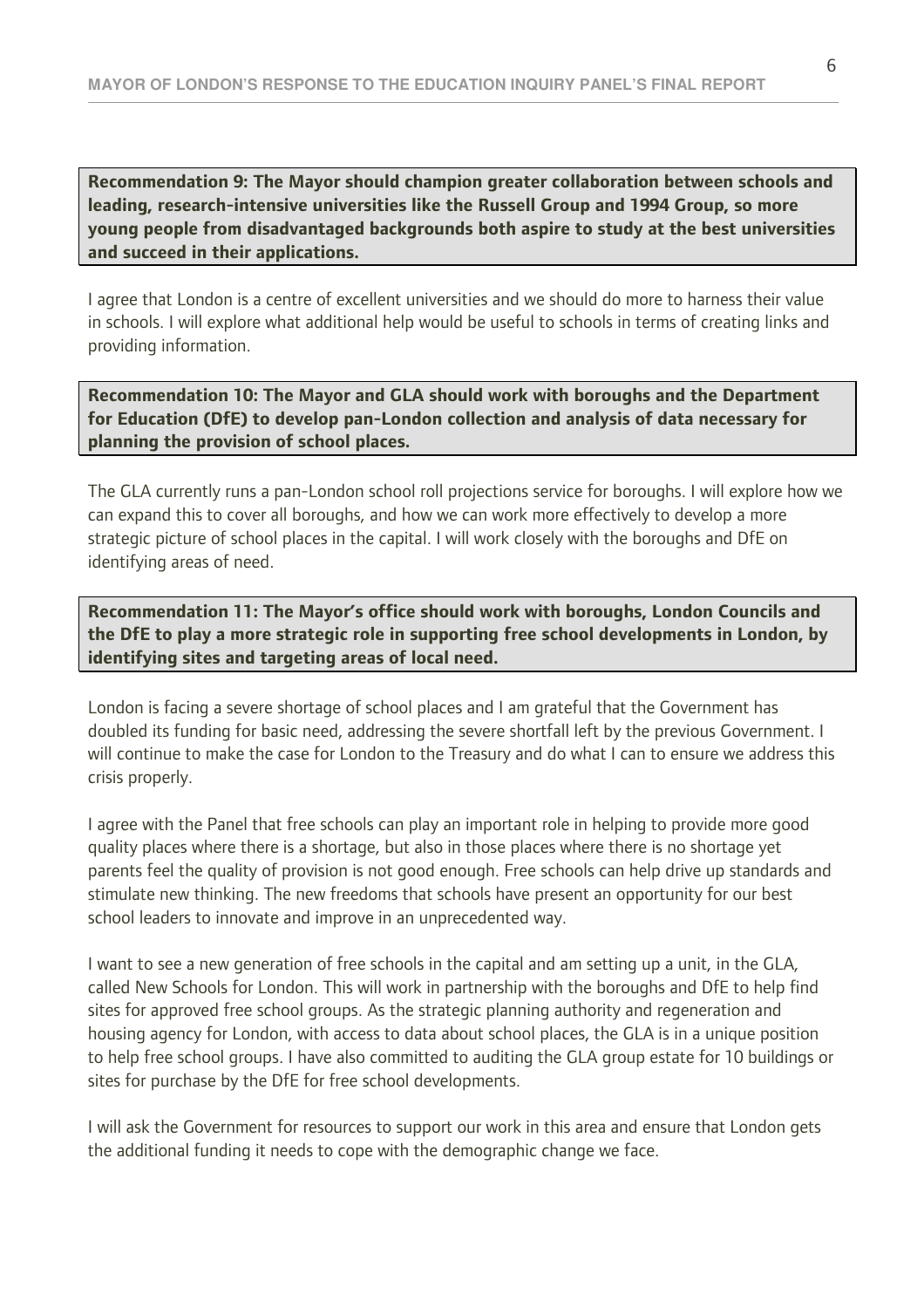### Recommendation 12: The Mayor and London Councils should disseminate the best ideas for innovative solutions to address current primary - and future secondary - school place shortages in London.

I agree this is an important area and will explore how to do this, possibly as part of an annual education conference and the New Schools for London unit, working in partnership with DfE, the boroughs and other stakeholders.

#### Current Mayoral programmes for young Londoners

Clearly, taking forward the Education Inquiry's recommendations will dovetail with many of my current programmes and initiatives for young Londoners. Some of these are school-based, while others relate to supporting young people into training and the job market.

I currently co-sponsor three secondary Mayoral Academies in London through the LAET (London Academies Enterprise Trust) – Nightingale and Aylward Academies in Enfield and the Bexleyheath Academy in Bexley. The aim is to turn around poor performing schools, ensuring that young people leave with a rich academic grounding and the skills and confidence to make the most of the opportunities in London. Two further Mayoral Academies are in the pipeline; a secondary academy in Hounslow, and a new University Technical College in Greenwich, which I am supporting through Transport for London.

I remain committed to encouraging more adult volunteers to support disadvantaged young people through my Team London scheme. My Capital Men programme will provide mentors for 1,000 black boys who are at risk of offending by the end of this Mayoral term. The 'You Matter' programme is helping uniformed youth groups to recruit 1,000 adult volunteers and reach even more young people, especially in deprived areas of London.

The Love Latin scheme places classics graduates in state schools giving talks on classical themes and providing Latin tuition in London primary schools. The scheme has already reached 2000 pupils after its first year, and aims to work with 200 schools in 2012.

As well as Team London, I am developing a new programme of 'Leadership Clubs' to be launched in London schools, starting this autumn and working with a range of innovative organisations. This programme aims to improve young people's behaviour, academic attainment and to raise their aspirations. Over three years, this programme will reach 25 schools, reaching 1,000 pupils aged 10-14 years old.

I am determined to support more young people into good jobs and training. We have made great progress towards the ambitious target of 250,000 apprenticeship starts in London over the next four years, and are well on the way to achieving the target of 100,000 by December 2012. London is now by far the fastest growing apprenticeships region in England. In City Hall we have led the way – over the last three years we achieved 3,000 apprenticeship starts across the GLA Group.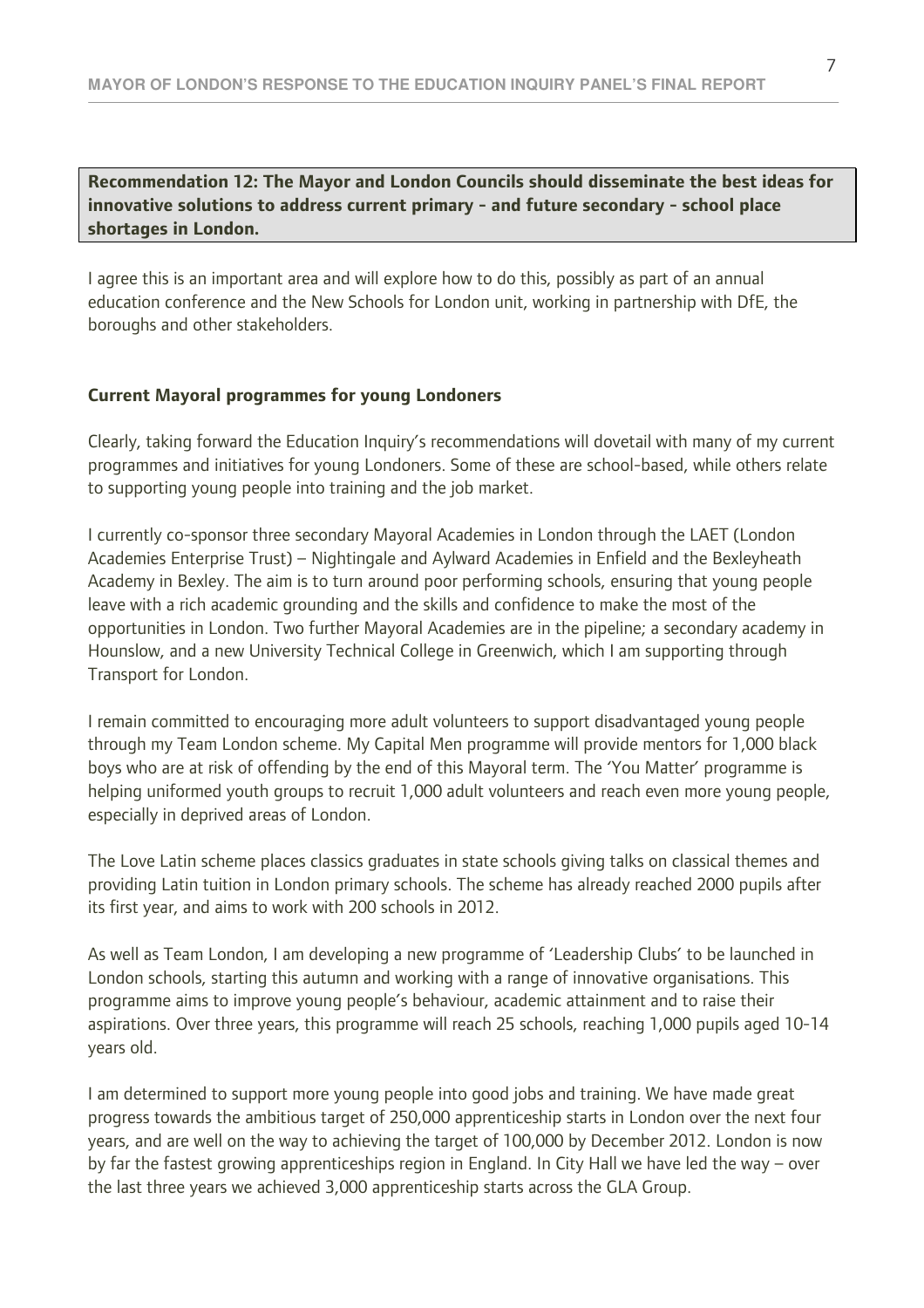I believe it is crucial to give additional support to those young people who are at risk of becoming NEET (Not in Employment, Education and Training). My £10million Youth Programme, funded by the European Social Fund, will mainly target young people aged 14 to 17, and help them into education, employment and training. Projects will start to roll out from this month and have particular focus on young people who have been excluded from school, those with learning difficulties and disabilities and resettlement support for young offenders.

I have also recently launched a trial project funded by the European Social Fund to help around 6,000 18 – 24 year olds on Jobseekers Allowance and with limited employment history having left full-time employment, to get a 13-week work placement and gain valuable experience and support. Placements will be carried out in a wide range of sectors including charities, social enterprises and voluntary organisations.

I have worked with London Councils to support the 'Back on Track' programme, which led and supported a wide range of improvement projects for Pupil Referral Units (PRUs) in 2010-11 and resulted in the establishing of the London PRU Network.

The Mayor's Fund for London, an independent charity which I established in 2008, runs a series of programmes to support young people of all ages. It currently runs a successful employment scheme in East London, 'Young London Working', which has placed 375 young people into employment or apprenticeships to date. The Fund also has two exciting initiatives to support primary school children's academic achievements over the next three years – Magic Breakfast will provide free healthy breakfast to 5,000 primary school children, while Volunteer Reading Help will provide targeted one to one literacy support to over 2,000 children who are struggling with their reading.

I want more young people to engage in sports and the arts, and the positive benefits they bring. In 2009, I set aside  $£15.5$  million to establish a Sports Fund to help deliver a sporting legacy from the London 2012 Olympic and Paralympic Games. The Fund is directly benefiting young people through investment in 76 sporting facilities for all ages across London in a range of sports (Facilities Fund); over 3,500 16-25 year olds receiving subsidised training (Skills Fund); and 23 projects in a range of sports mainly aimed at under-25s (Participation Fund). A further  $E7$  million will now be available to continue the sports legacy fund following the 2012 Games.

In 2010 Lestablished a charity, The Mayor's Fund for Young Musicians, which has raised over £1.4m of philanthropic funding since its launch in May 2011 and is currently supporting 166 highly talented 7-11 year olds who cannot afford the cost of continued music lessons. The fund also gives thousands of children the chance to learn alongside London's top professional musicians in their schools and music centres, supporting boroughs' music services and schools.

Finally, I am continuing to protect free and concessionary fares by Transport for London (TfL) for children and young people. This includes the free bus and tram fares Zip Oyster scheme and discounted travel on tube, DLR and London overground, for those young Londoners in education and training.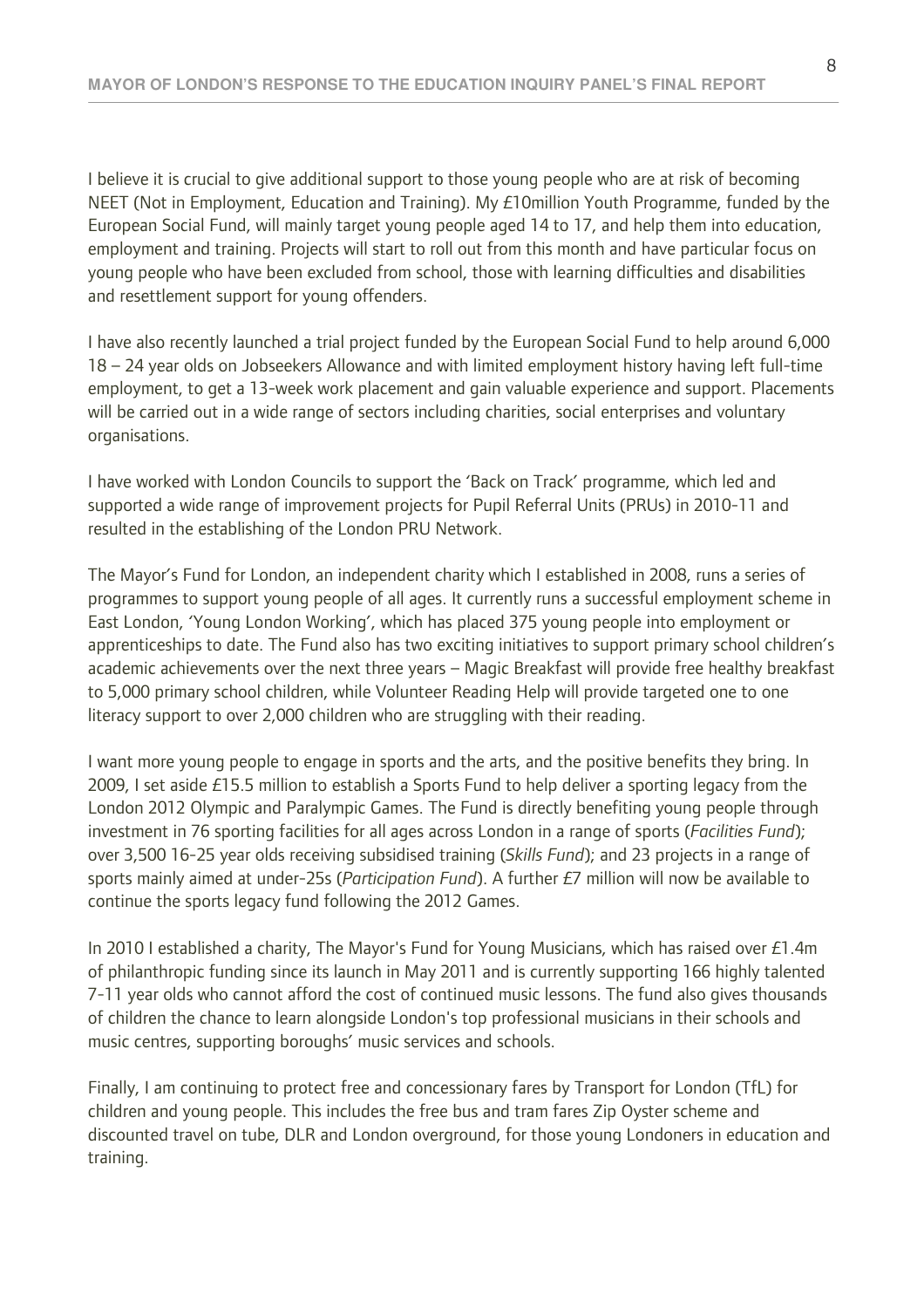Given my strong commitment to supporting young people into apprenticeships, I am now planning for TfL to introduce a travel concession for apprentices similar to the concession enjoyed by students in higher education.

#### **Next steps**

I shall publish the GLA delivery plan in the New Year and immediately begin the task of implementing the report's recommendations.

Clearly, in some areas, the GLA can move forwards quickly. In others, I want to develop a collaborative and ambitious programme of work over the rest of my Mayoral term, by continuing the dialogue with London schools, central Government, boroughs, businesses and cultural, sport and voluntary sectors.

It is hard to find two more contrasting images of London than the scenes of rioting in summer 2011 and the huge positivity of the London Games one year on and their legacy.

Let us now move forward, building a permanent belief in our city's ability to deliver excellence and achieve great things where it matters most - in the education of our children and young people.

June

Boris Johnson Mayor of London